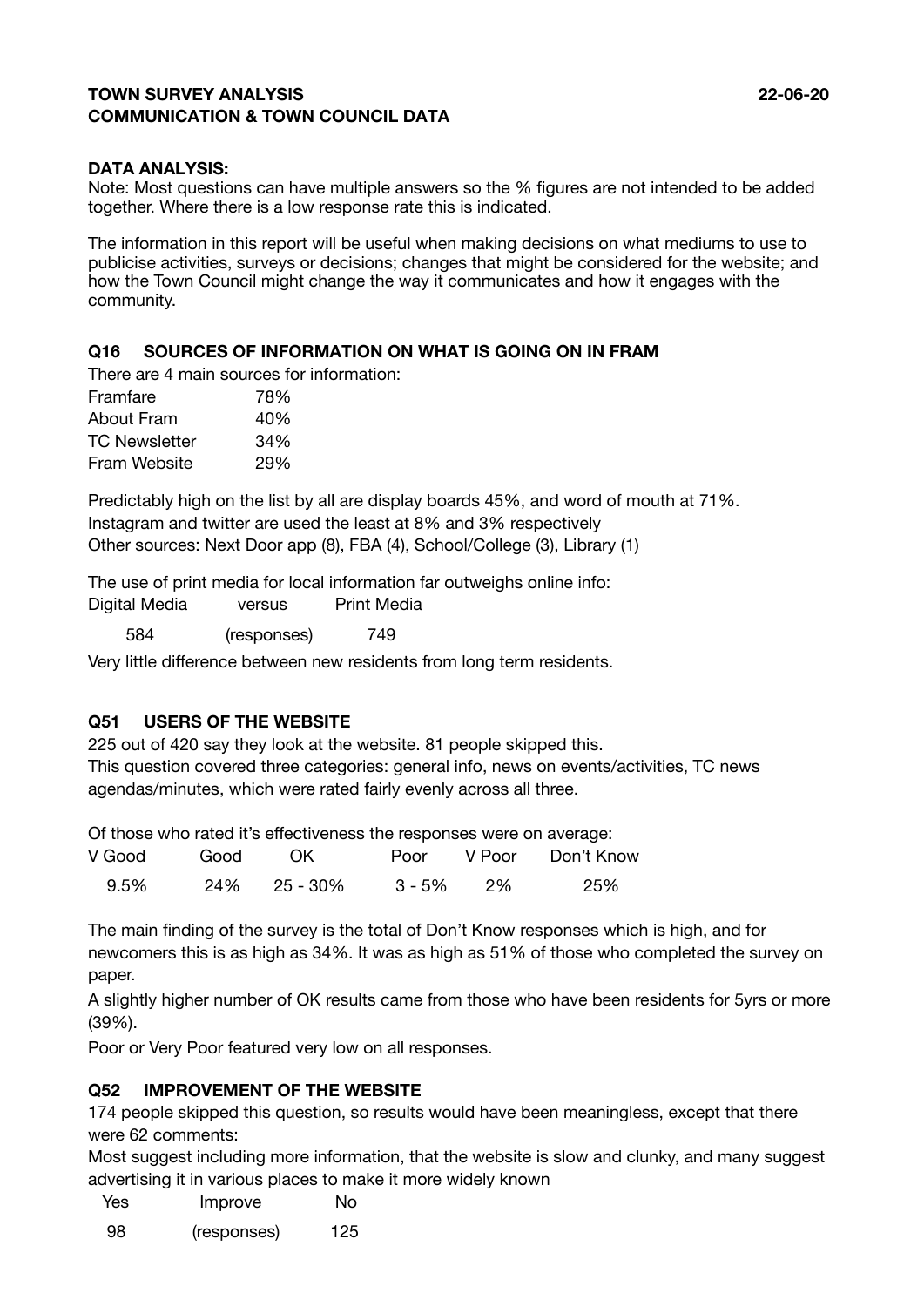# **Q48 DO YOU KNOW WHAT THE TOWN COUNCIL DOES**

44 people skipped this question. 70% said they knew what the council does. However 40% of those living here less than 4yrs said they didn't know, by comparison with 24% of long term residents.

# **Q49 HOW DO YOU CONTACT THE TOWN COUNCIL**

41 people skipped this question.

327 responses were: via verbal communication - in person and/or word of mouth 305 responses were: by email - directly and/or through the website

Of those living here 4yrs or less this was primarily by email 60%, whereas those residing 10yrs or more it was primarily in person 61%

Of those who completed the survey on paper 65% said they contacted the council in person.

(Note: Verbal communication has no means of being recorded, other than at Council meetings)

## **Q53 RECEIVING TOWN COUNCIL NEWS**

43 people skipped this question.

Framfare was the preferred method of hearing about the Town Council by 64% of people. Of those living here more than 10yrs this rises to 71%

The use of print media for local information far outweighs online info:

Digital Media versus Print Media

291 (responses) 528

## **Q54 SUBSCRIBING TO THE TOWN COUNCIL NEWSLETTER**

There was strong support for this:

130 said they are not interested in subscribing to the TC Newsletter

291 said yes they were

Of those who completed the survey online it was 90% affirmative, and paper responses were still 66% yes

Current level of subscribers is 416

## **Q50 HOW WELL DOES THE TOWN COUNCIL COMMUNICATE**

40 people skipped this question.

Of those who rated how well the Council communicates across the three categories: effectiveness of communication, engagement / approachability, and responsiveness, the overall figures are:

| V Good | Good | .OK | Poor |    | V Poor Don't Know |
|--------|------|-----|------|----|-------------------|
| 7%     | 24%  | 35% | 15%  | 6% | 12 - 25%          |

Predictably of those living here 4yrs or less had higher levels of Don't Know responses - but this is higher than expected at up to 33% on some criteria.

The 15% Poor rating is also worryingly high, and predictably the longer one lives here the worse the ratings are - around 2/3 of those who rated it poor have lived here more than 10yrs.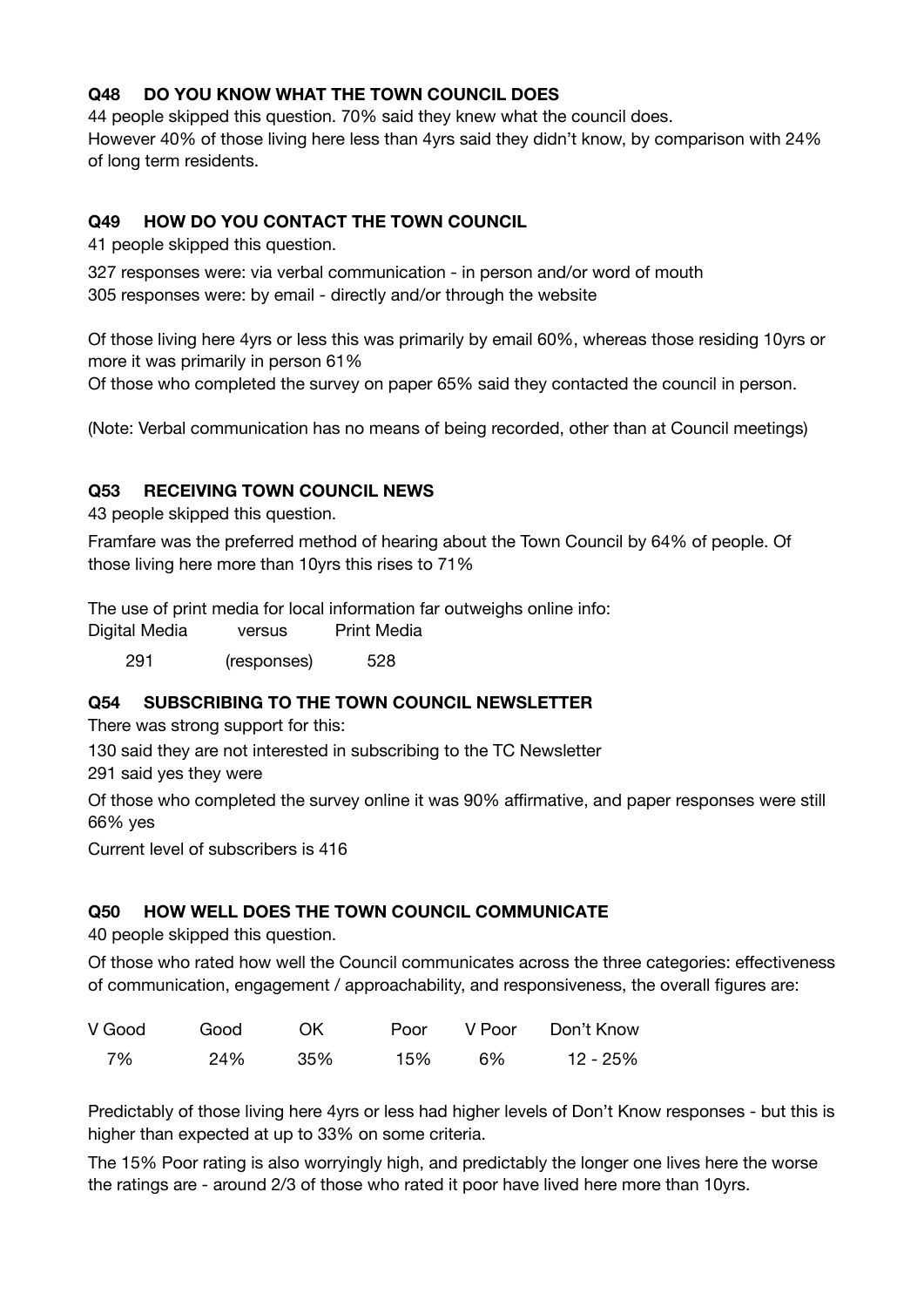## **Q55 HOW DO YOU RATE YOUR EXPERIENCE OF THE TOWN COUNCIL**

55 people skipped this question.

Of those who rated their experience, 79% said it met their expectations, or exceeded it (5%).

21% said their experience of the Council was below their expectations.

Of those living here more than 10yrs this poorer view increased to 27%.

#### **GENERAL CONCLUSIONS REF: COMMUNICATION AND THE TOWN COUNCIL**

#### **General Comments**

- In the general comment box at the end of the survey 112 people made comments. By far, the most comments relate to planning, over development, traffic and parking issues.
- The second most common comments relate to information or lack of it.
- There were 10 positive, supportive and thank you comments.

#### **Knowledge about the Town Council**

- There are high numbers of residents who don't know much about the Town Council's work and its responsibilities.
- And many more who make the wrong assumptions about the Council's effectiveness and have high expectation of its abilities to prevent or mitigate change in local housing and traffic management which are not possible or achievable in practice.
- Longer term residents have a poor view of the Council this is not unexpected. However many newer residents don't know what we do, or what we have the ability to do. Those newer residents that do have some knowledge of the Council seem to have favourable views and it is important that this is not dissipated.

## **Recommendations**

The results show that it is vital that we communicate more effectively with residents to inform them of the Council's work to generate a better understanding of what we can do, and to develop more community engagement.

To achieve this we need to do the following:

#### **Framfare**

• Print media is vital for communicating to a large number of residents in the town and so our monthly content in Framfare is very important. We should explore the possibility of supporting this news outlet to encourage its continued presence and any potential development. One consideration should be to arrange for it to be delivered to all households.

#### **Town Council Newsletter Subscriptions**

• Subscribing to the Town Council Newsletter was very popular idea in the survey, and this is a very efficient way of communicating with residents. Currently there are 416 subscribers and this is far too low. The newsletter needs to be more interesting so that residents welcome it dropping into their email boxes each month and actually read it. The range of content should be broader to include community interest, and the TC committees should contribute regular resumes of their work in hand. This will generate more subscribers if, along side this, the free subscription is highly promoted and advertised. The new design layout recently adopted presents a reasonably professional approachable style so this is ready to capitalise on by developing it's content.